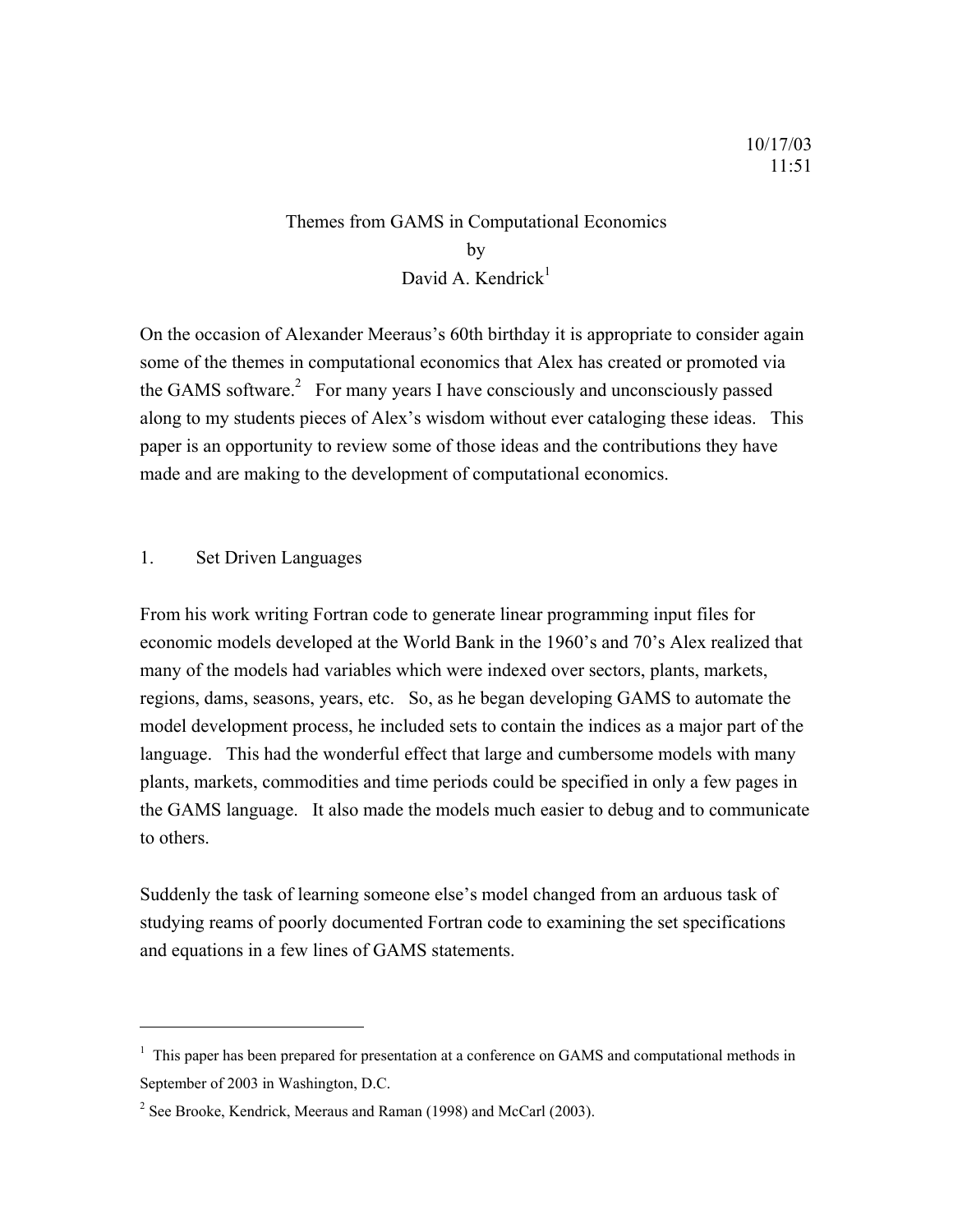The set-driven nature of GAMS gave it another advantage as well. I teach my students that when they are asked to examine an unfamiliar model that has been developed in GAMS, the first thing they should do is to study the set specification section. Either the presence or the absence of certain sets will tell them much about the model in a short period of time. For example, if the model is a growth model and there is not a set for sectors they know immediately that it is a one-sector model and perhaps not very interesting for their purposes. Of if it is a global warming model a quick examination of the time period set reveals how long a time horizon is covered and therefore something about the length of time lags in the model. Also, a global warming model without a set of regions will most likely not consider the conflict between developed and developing countries on this issue.

The ability to look quickly through a number of GAMS models and judge their suitability or interest for one's own work led to a second theme from Alex.

### 2. Architects and Blue Prints

Alex was fond of arguing that economists needed to be more like architects. He said that architects rarely if ever designed a new building from scratch. Rather they went to the file cabinet and pulled out the blueprints for a previous building that was similar to the new one. Then they copied and modified those blueprints to convert them to the desired design for the new building. So, in Alex's view, economists should go to their computers and pull up the file for a previous model of dams in a river valley, a group of fertilizer plants or a general equilibrium description of an economy and then transform that model to develop what they wanted.

This idea took form in a library of input files for GAMS models that he called GAMSLIB. This library contained about one hundred models in its early manifestations and now, as I understand it, contains several hundred models. These models ranged from the classics such as the Chakravarty (1962) growth model to the latest world wide model of the aluminum industry – some were the product of a single scholar's endeavors for a few months and others were the result of work by teams of economists, engineers and computer scientists over several years.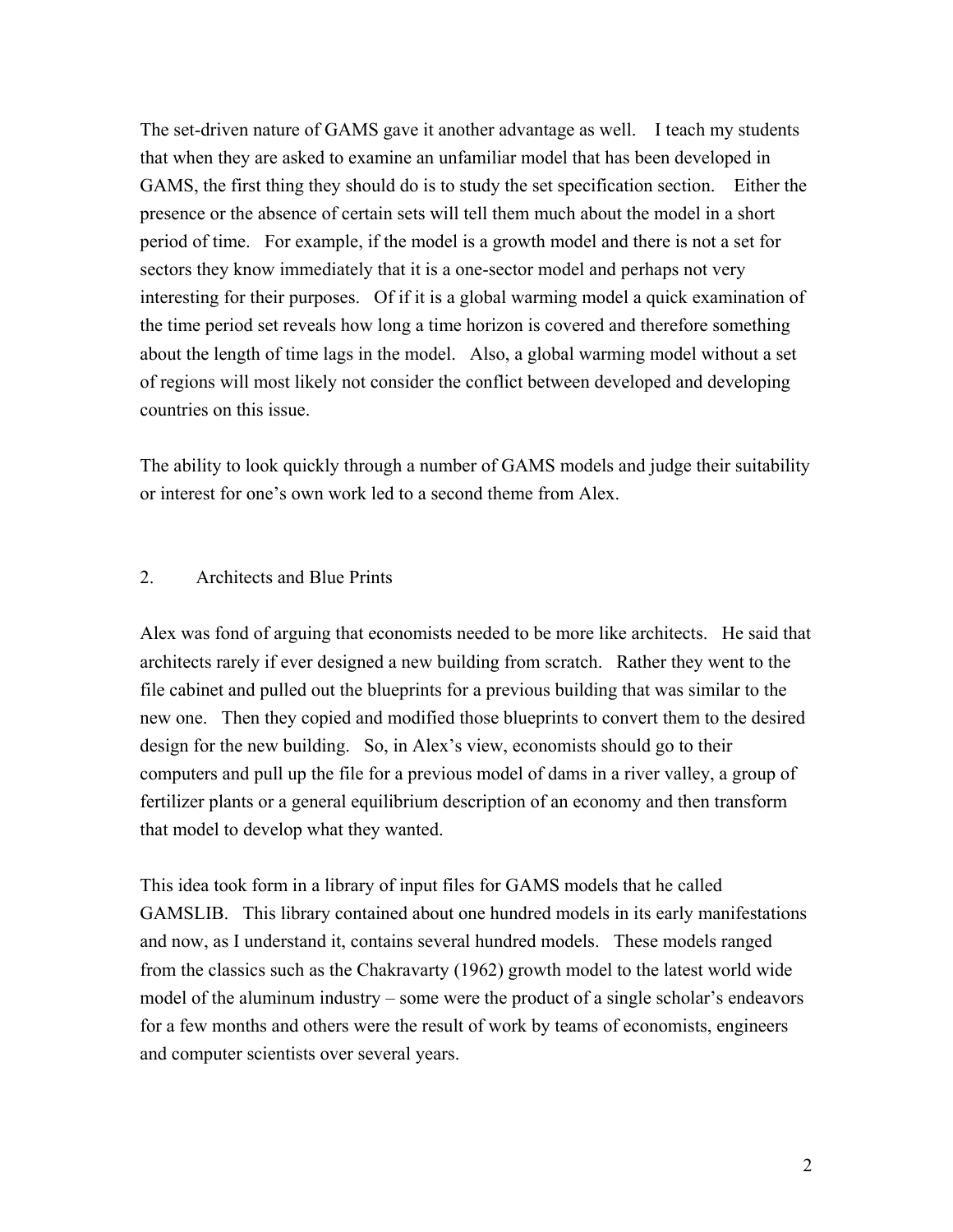Like others of the themes discussed here, this one had it antecedents. One antecedent for model libraries that I remember is the advice of my mentor, Paul Samuelson, who counseled his students to study the works of the greats and learn to stand on their shoulders. GAMSLIB is a wonderful contribution in that tradition and has eased the way for many a student and researcher as they labored how to fashion their own models.

But of course Alex would not allow just any model to be admitted to the hallowed halls of GAMSLIB. Rather it had to have style …

## 3. The Elements of Style

Who would have thought that the spacing of the GAMS representation of a model on a sheet of paper mattered so much? So long as the compiler would digest the model without complaint, why was it necessary to be so careful about matters of style?

Alex believed that the order of the components in a model, the spacing on the page of the elements of the model, the layout of a table, the careful and informative use of acronyms, etc. were all a crucial part of the development of a model. He insisted that this made it easier – indeed in some cases, possible - for the author to check and debug the model and for others to understand it, criticize it or emulate it. Alex was so persuasive on the subject that it led me to write a paper on style in economic modeling, viz, Kendrick (1984a).

One of the elements of style is the order of the components of the model. This gave birth to the idea of generic models.

### 4. Generic Models

In the early GAMS models we intermingled declaration and definition of the elements of the model. Thus in the first few lines of the model we both declared and defined the sets as well as the tables and parameters before we entered the variables and equations, viz.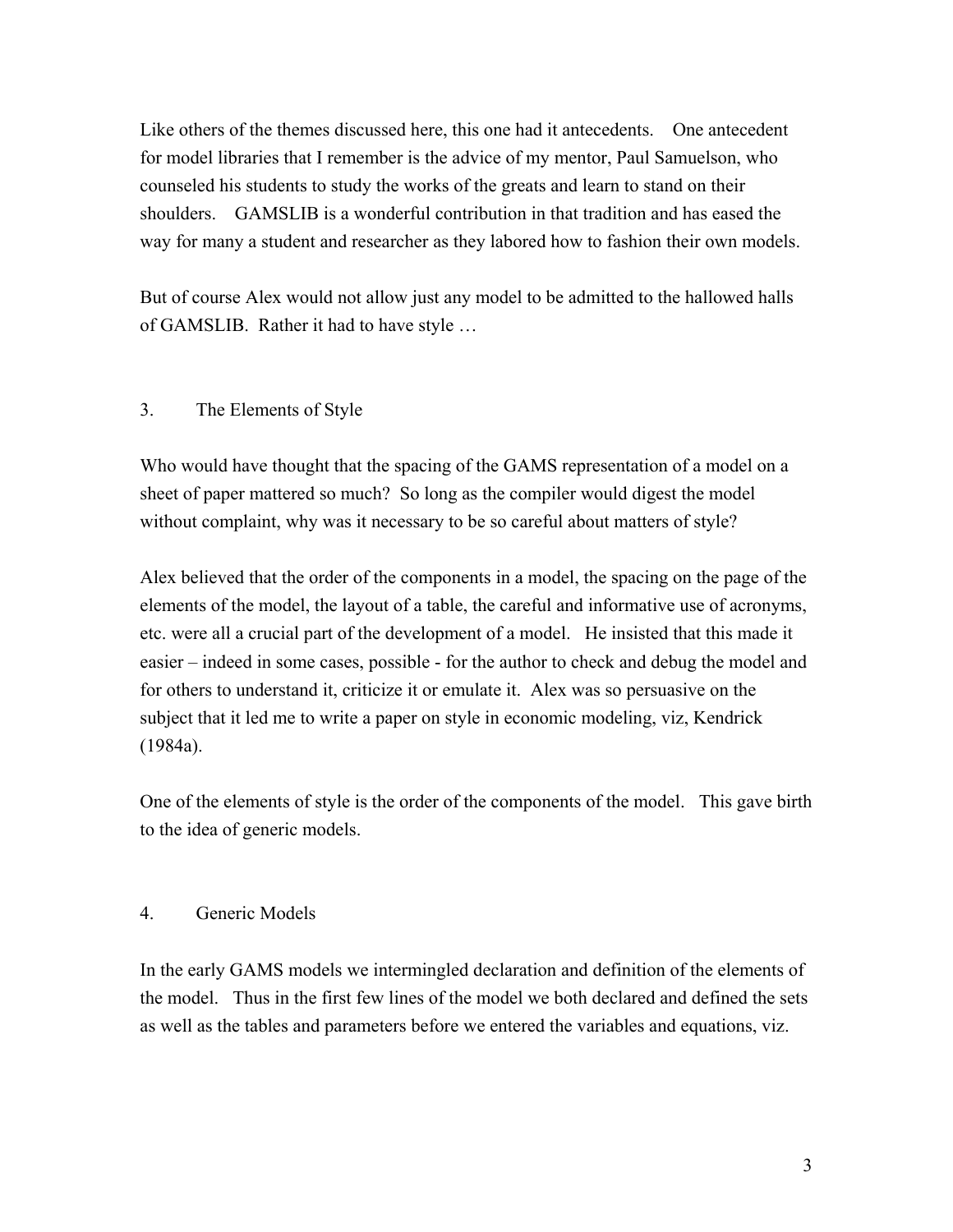Sets

I Plants / Sicartsa, Fundidora, HYLSA / J Markets / MexicoDF, Monterrey, Guadala / … Equations … Model … Solve …

In some later models we did the declarations at the top for the sets, tables and parameters but did not defined those elements until after the equations had been entered, viz

 Sets I Plants J Markets … Equations … **Sets** I / Sicartsa, Fundidora, HYLSA / J / MexicoDF, Monterrey, Guadala / … Model …

Solve …

This had the effect of creating a generic model at the top of the GAMS input file that could be used for any industry in any country. Then in the bottom part of the GAMS statement the model was specialized to the particular industry and country by defining the sets, tables and parameters.

5. Separation of the Solvers from the Model Representation

Another of Alex's idea was to separate the solvers from the representation of the model. Priori to this most models were integrated with the solver. Thus one would develop a nonlinear programming model in Fortran and include both the data input and the code for the algorithm in the program. The model representation and data on the one hand and algorithmic code on the other hand were inseparable.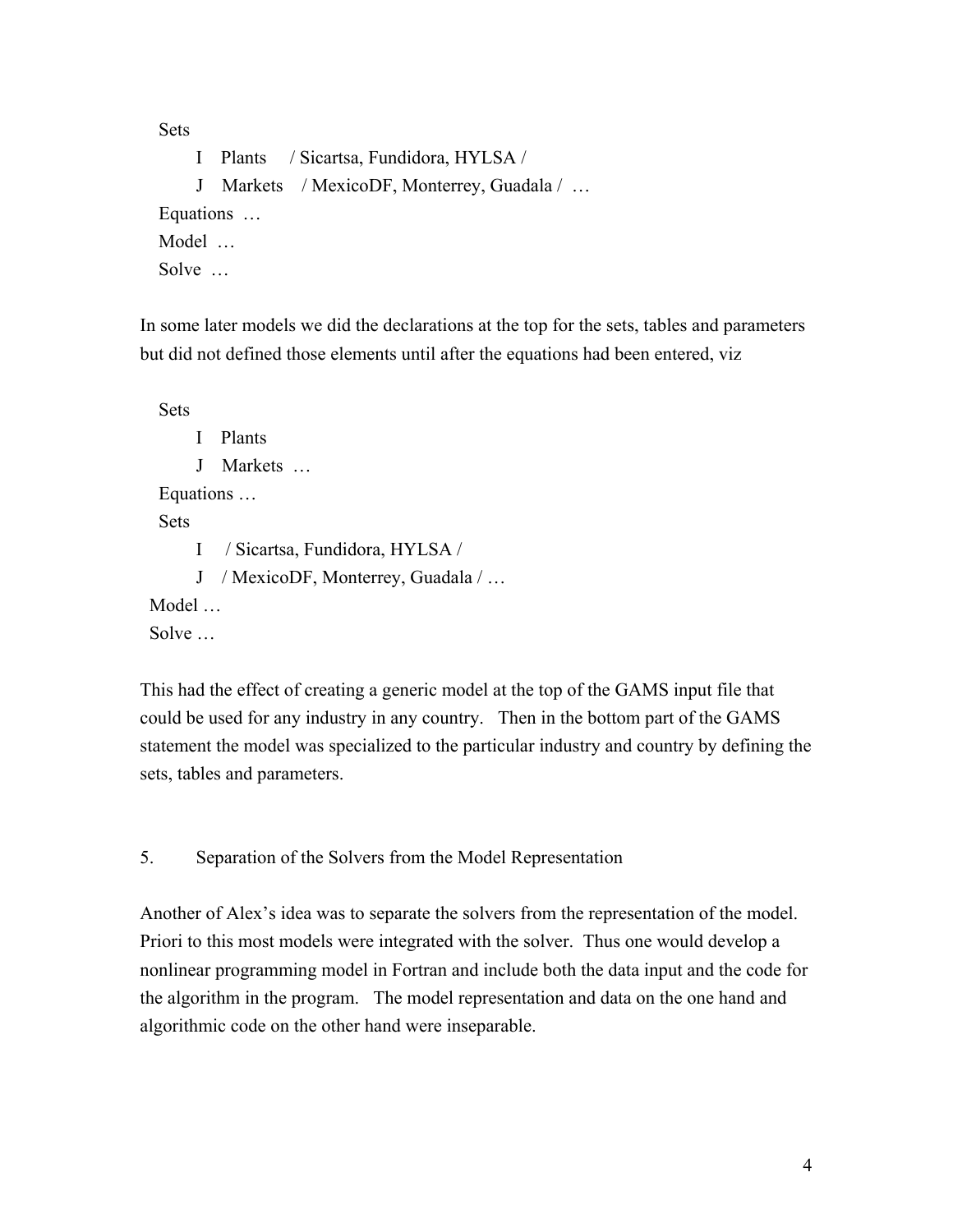In contrast, Alex included in GAMS an option that permitted the user to specify that a model should be solved with different algorithms and code. For example to solve a nonlinear programming model with the Murtagh and Saunders (1987) MINOS5 code one could use

OPTION  $NLP = MINOS5$ ;

or to solve the same model with the Drud (1985) CONOPT code one could use

OPTION NLP = CONOPT ;

Since some models are solved more easily with one code than with another this offered a substantial improvement. Also, it provided a modularity that permitted developers of solvers to concentrate on the algorithms and not to be concerned with the model representation.

#### 6. Math to GAMS or GAMS to Math?

In teaching computational economics I have encouraged my students to first think through and develop their models in mathematics and then translate the math into a GAMS representation. The mathematical statement has a precision and parsimony that I believe helps the students to think clearly about their models. In fact, I believe in this so strongly that at one point I even used the Unix LEX and YACC systems to develop my own compiler which would allow student to input their models in NROFF and see the results in mathematics and also have the mathematics translated into a GAMS representation of their model, Kendrick (1984b).

When I talked with Alex about this he said that it was interesting idea but was backwards. I should instead encourage my students to develop their models in GAMS and then translate those models into mathematics for publication in the economics journals.

I have not followed this part of Alex's advice. Rather over the years I have consistently had my students begin with the mathematical representation of models and then translate those models into GAMS. However, I must confess that if one of my students develops a substantial model in GAMS that they usually begin to do all of their model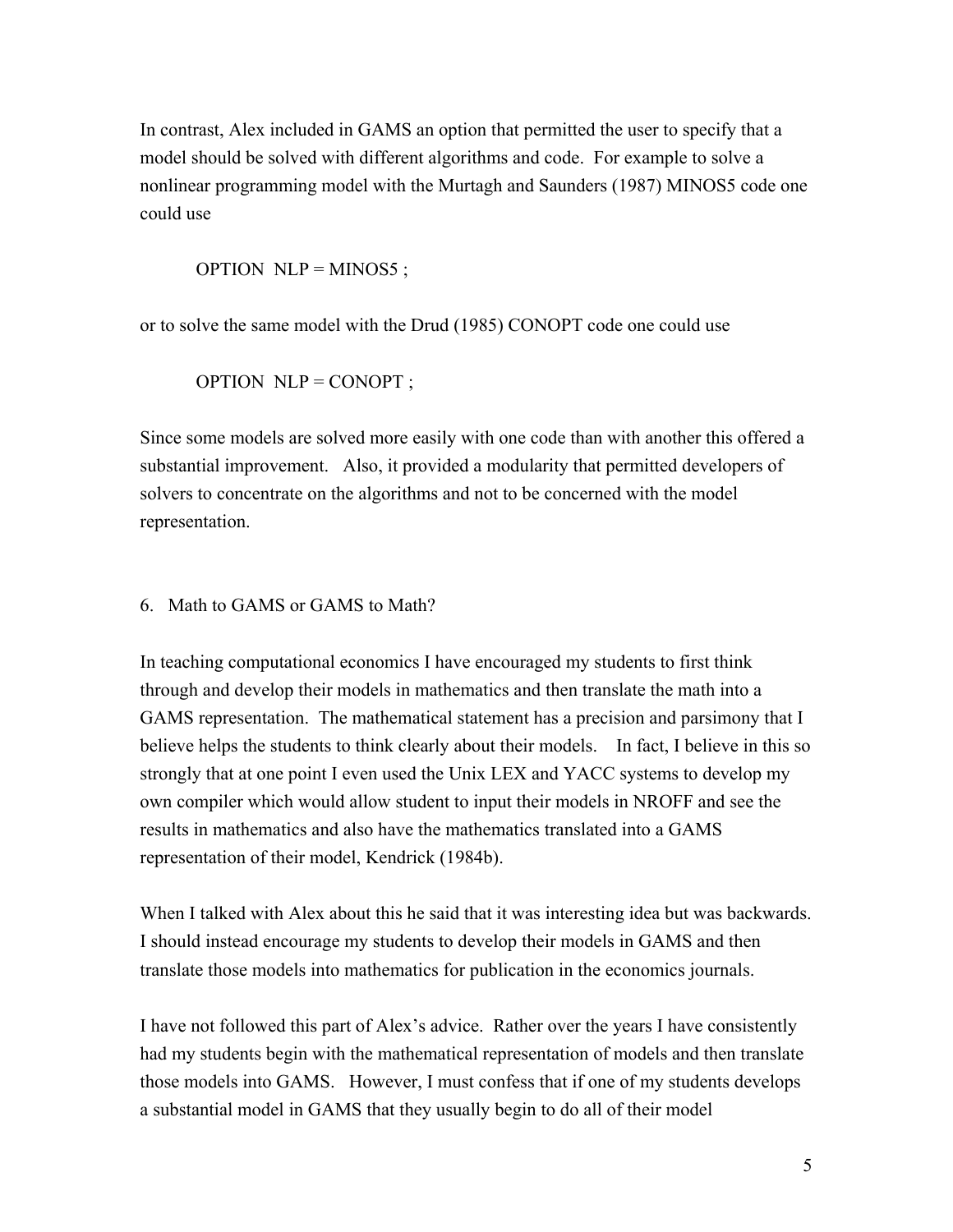development work in the GAMS rather than in mathematics. So maybe Alex also has this one right and what we need is a GAMS to mathematics translation utility.

### 7. Conclusions

The era of the 1960's, 70's and 80's was an exciting time for developments in computational economics. Alan Manne had pioneered the development of computational sectoral models and had even tackled the problem of how to include economies of scale in those models, viz. Manne (1963) (1967). Hollis Chenery, who had also been an early contributor to this literature<sup>3</sup>, had become the Vice President for Research at the World Bank. He had chosen Ardy Stoutjesdijk to head a department that was given responsibility, among other things, for the development of computational models of problems in economic development and Ardy had encouraged Alex in his work to develop the prototypes of GAMS. Also, Ardy had made arrangements with Johns Hopkins University Press to publish a series of monographs on this subject – a series that was to include, among others, books by Choksi, Meeraus and Stoutjesdijk (1980) on the fertilizer industry, by Kendrick, Meeraus and Alatorre (1984) on the steel industry and on multicountry investment analysis by Mennes and Stoutjesdijk (1985).

Jan Bisschop had joined with  $Alex<sup>4</sup>$  on some of the work in the early stages of the development of GAMS. Sherman Robinson was working with Kemal Dervis and Jaime DeMelo $5$  in a different part of the World Bank on the development of computational general equilibrium models – a class that was to later include models in GAMS for many countries. Also, Arne Drud (1985) was a developing a large-scale nonlinear programming system in the generalized reduced gradient class that would become one of the solvers in GAMS.

 $\overline{a}$ 

<span id="page-5-0"></span> $3$  See Chenery (1952).

<span id="page-5-1"></span><sup>&</sup>lt;sup>4</sup> See Bisschop and Meeraus (1982).

<span id="page-5-2"></span><sup>&</sup>lt;sup>5</sup> See Dervis, de Melo and Robinson (1982).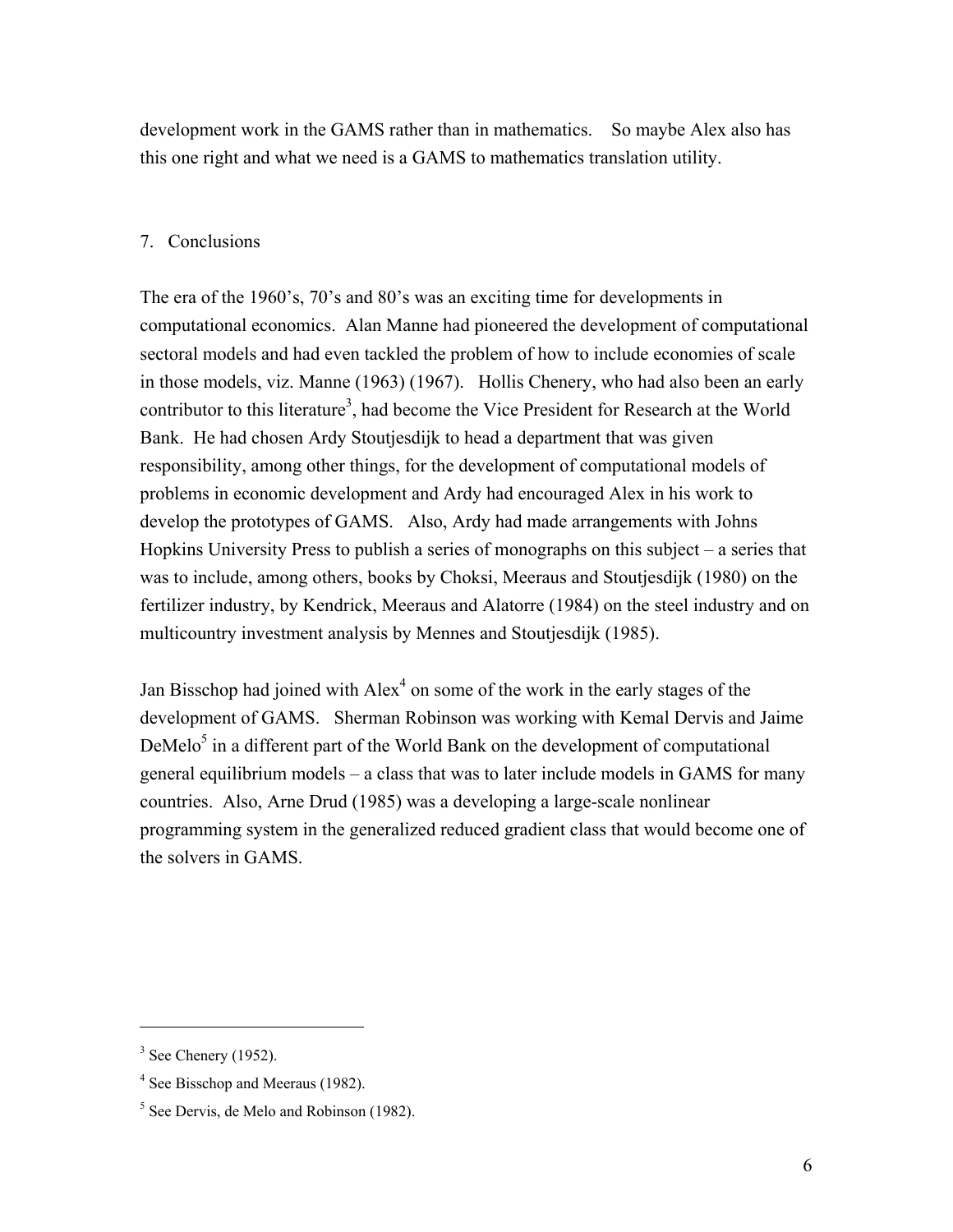Alex and GAMS were in many ways the hub of these developments. Alex was always engaged in helping one group or another to fashion ways to efficiently develop and solve their models and, at the same time, he was constantly adding to the capabilities of GAMS.

So hats off to Alex for many innovations and for embedding them in GAMS where they have contributed substantially to the development of computational economics in the last thirty years and will continue to do so for many years to come.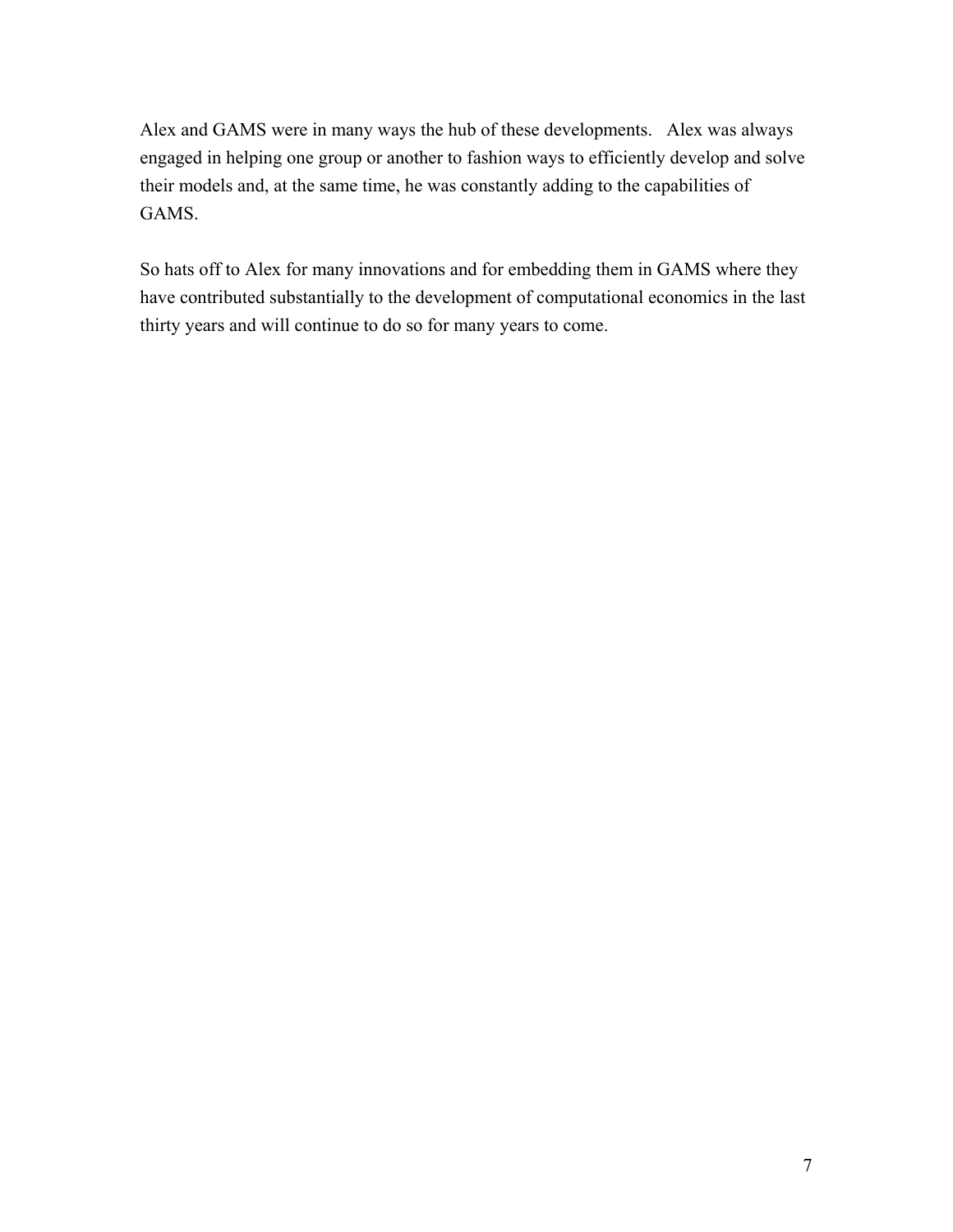#### References

Bisschop, Jan and Alexander Meeraus (1982), "On the Development of a General Algebraic Modeling System in a Strategic Planning Environment", *Mathematical Programming Study*, Vol. 20, pp. 1-29.

Brooke, Anthony, David A. Kendrick, Alexander Meeraus and Ramesh Raman (1998), *GAMS: A Users Guide*, available at the GAMS Development Corporation web site at [http://www.gams.com](http://www.gams.com/)

Chakravarty, S. (1962), "Optimal Savings with a Finite Planning Horizon," *International Economic Review*, September, Vol. 3, pp. 338-355.

Chenery, Hollis (1952), Over-Capacity and the Acceleration Principle", *Econometrica*, Vol. 20, (January), pp. 1-28.

Choksi, Armeane M., Alexander Meeraus and Ardy J. Stoutjesdijk (1980), *The Planning of Investment Programs in the Fertilizer Industry*, Johns Hopkins University Press, Baltimore.

Dervis, Kemal, J. de Melo and Sherman Robinson (1982), *General Equilibrium Models for Development Policy*, Cambridge University Press, New York.

Drud, Arne (1985), "CONOPT – A GRG Code for Large Sparse Dynamic Nonlinear Optimization Problems," *Mathematical Programming*, Vol. 31, p. 153 ff.

Kendrick, David A., Alexander Meeraus and Jaime Alatorre (1984), *The Planning of Investment Programs in the Steel Industry*, Johns Hopkins University Press, Baltimore.

Kendrick, David A. (1984a), "Style in Multisectoral Modeling", in A. J. Hughes Hallet, (ed), *Applied Decision Analysis and Economic Behavior*, Martinus Nijhoff Publishers, Dordrecht, pp. 329-360.

Kendrick, David A. (1984b), "A Mathematical-Computer Language for Linear Programming Problems", in T. Basar and L. F. Pau (eds), *Dynamic Modelling and Control of National Economies*, Pergamon Press Ltd., Oxford, United Kingdom, pp. 233-240.

Manne, Alan S. (1963), *Scheduling of Petroleum Refinery Operations*, Harvard University Press, Cambridge, MA.

Manne, Alan S. (1967), *Investment for Capacity Expansion: Size, Location and Time Phasing,* M.I.T. Press, Cambridge, MA.